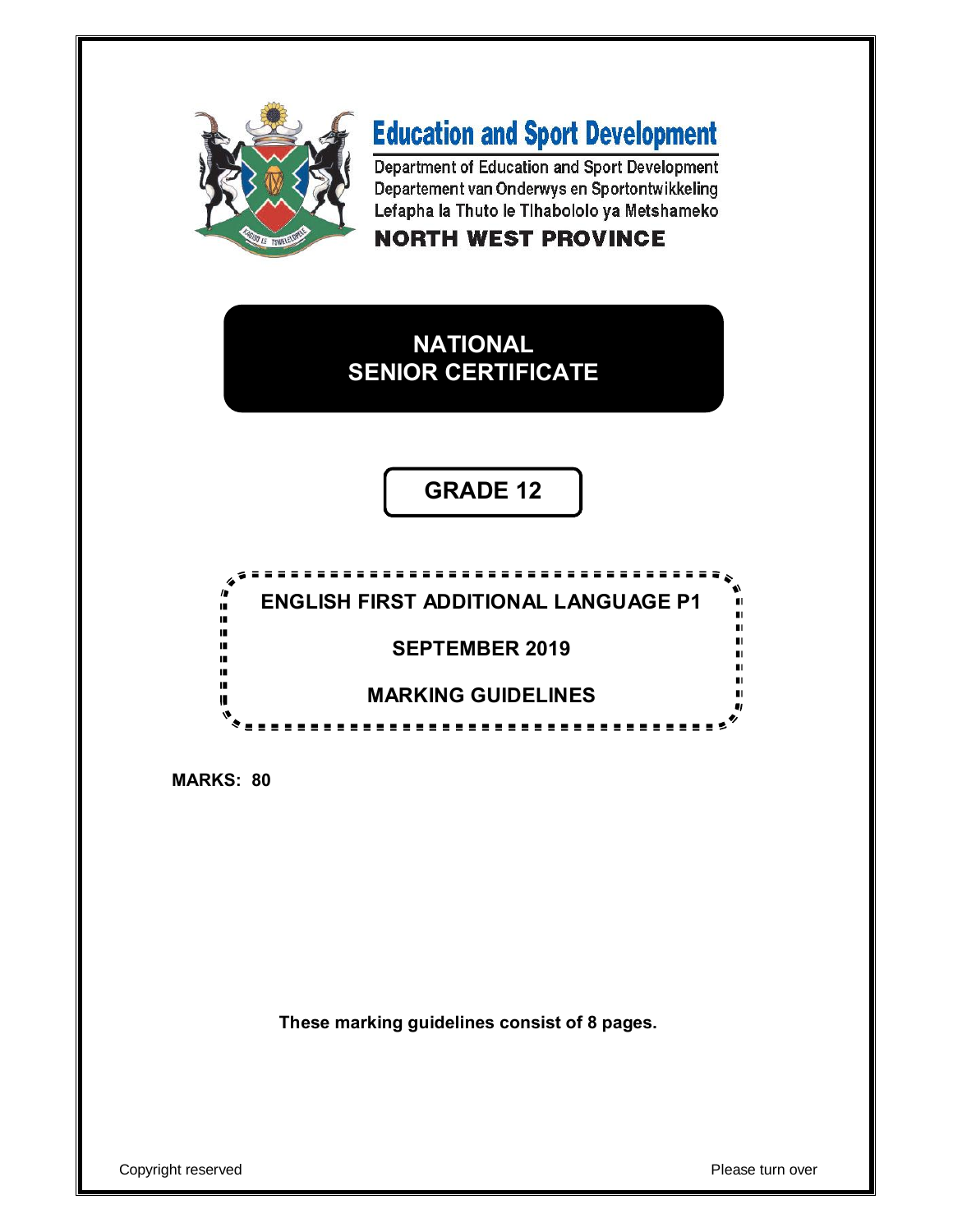#### **INSTRUCTIONS TO MARKERS**

- 1. Candidates are required to answer ALL the questions.
- 2. These marking guidelines serve as a guide to markers. Some responses may require a marker os discretion, while others may be expanded.
- 3. Candidates gresponses should be assessed as objectively as possible.

#### **MARKING THE COMPREHENSION**

- Because the focus is on understanding, incorrect spelling and language errors in responses should not be penalised unless such errors change the meaning/ understanding. (Errors must still be indicated.)
- · If a candidate uses words from a language other than the one being examined, disregard those words, and if the aswers still make sense, do not penalise. However, if a word from another langage is used in a text and required in an answer, this is acceptable.
- · For **open-ended questions**, no marks should be awarded for YES/NO or I AGREE/I DISAGREE. The reason/substantiation/motivation is what should be considered.
- · When one-word answers are required and the candidate gives a whole sentence, mark correct **provided that** the correct word is underlined/highlighted.
- · When two/three facts/points are required and a range is given, mark **only** the first two/three.
- Accept dialectical variations.
- For multiple-choice questions, accept BOTH the letter corresponding with the correct answer AND/OR the answer written out in full.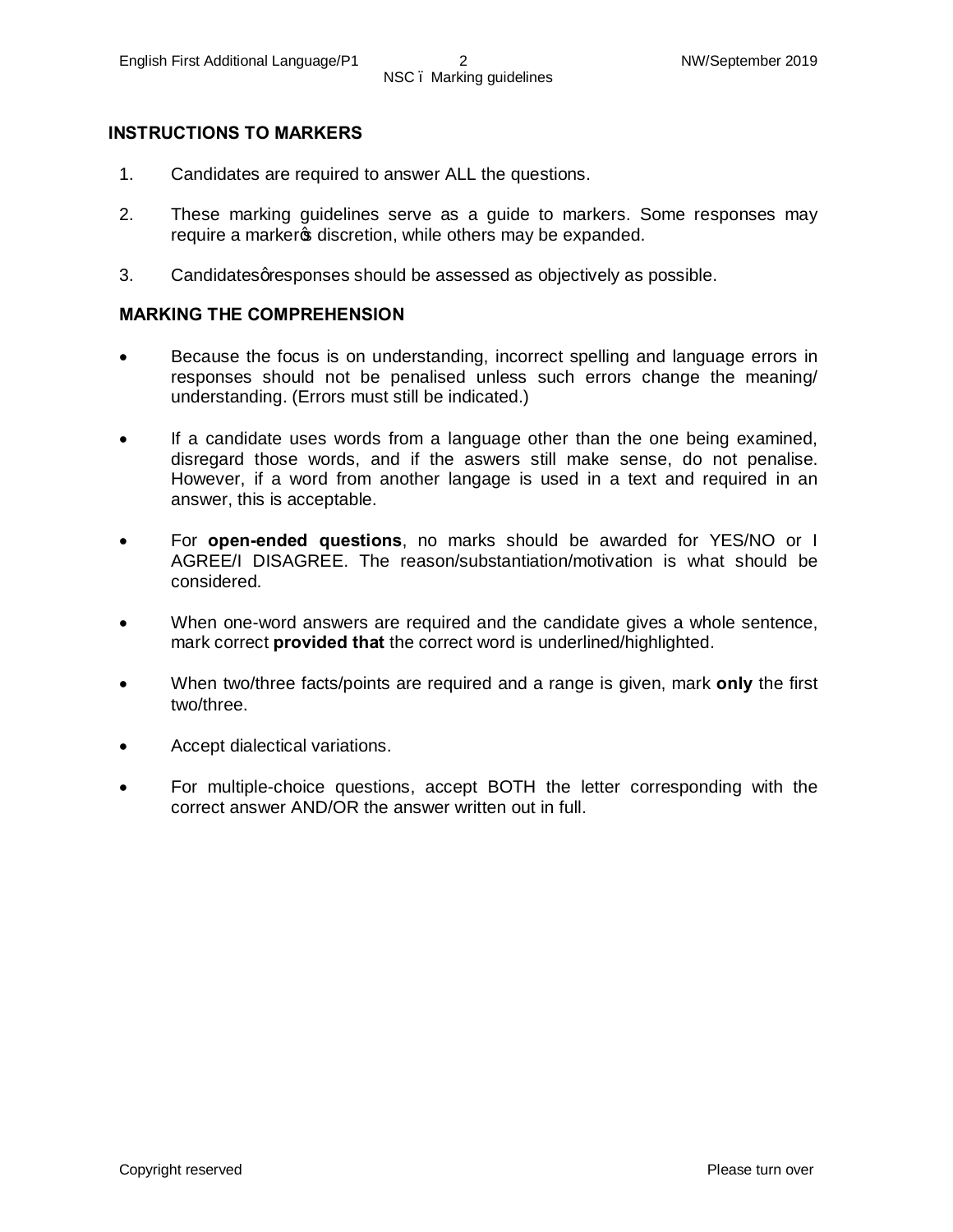## NSC – Marking guidelines

#### **SECTION A: COMPREHENSION**

#### **QUESTION 1**

| 1.1 | 1.1.1 | The foundation has a book drive /They donate/sponsor a lot of<br>books to students //Students who love reading will be able to get<br>books for free.                                                                          |     |
|-----|-------|--------------------------------------------------------------------------------------------------------------------------------------------------------------------------------------------------------------------------------|-----|
|     |       | <b>NOTE:</b> Accept any ONE of the above answers.                                                                                                                                                                              | (1) |
| 1.2 | 1.1.2 | Knowledge feeds people. (with information) $\sqrt{P}$ eople gain information. $\sqrt{P}$<br>It nourishes their natural talents. helps to develop them.√                                                                        |     |
|     | 1.2.1 | They want to establish a culture of good deeds in which many people<br>are helped to be tolerant, helpful and compassionate. V V                                                                                               | (2) |
|     |       | 1.2.2 C /born in another country and live in South Africa.√                                                                                                                                                                    | (1) |
| 1.3 |       | ambassadorso                                                                                                                                                                                                                   | (1) |
| 1.4 |       | Learners can learn to play soccer from outside of the school coaches so that<br>teachers can concentrate on teaching in the classrooms. $\checkmark$ This will lead to<br>good soccer players and good academic achievement. ✓ | (2) |
| 1.5 |       | The organisation only helps underprivileged youth after they have completed<br>school. It is about post-schooling qopportunities.                                                                                              | (1) |
| 1.6 |       | 1.6.1 Lebang \$Mathematic teacher was absent from the class for quite some<br>time after a motorcar accident, leaving them to their own defenses. V V                                                                          | (2) |
|     |       | 1.6.2 They lack enough teachers/there is a shortage of teachers/other<br>resources like books.√                                                                                                                                |     |
|     |       | <b>NOTE:</b> Accept any ONE of the above answers.                                                                                                                                                                              | (1) |
| 1.7 |       | 1.7.1 Leadership√ and management skills√                                                                                                                                                                                       | (2) |
|     |       | 1.7.2 They believe they can teach these learners to believe in themselves<br>and become more self-confident (and eventually achieve sucess). √                                                                                 | (1) |
| 1.8 |       | 1.8.1 It is a for-profit business/non-charity organisation.                                                                                                                                                                    | (1) |
|     |       | 1.8.2 Women √/children √underprivileged communities√                                                                                                                                                                           |     |
|     |       | <b>NOTE:</b> Accept any ONE of the above answers.                                                                                                                                                                              | (1) |
|     |       | 1.8.3 Repurpose Schoolbags.√                                                                                                                                                                                                   | (1) |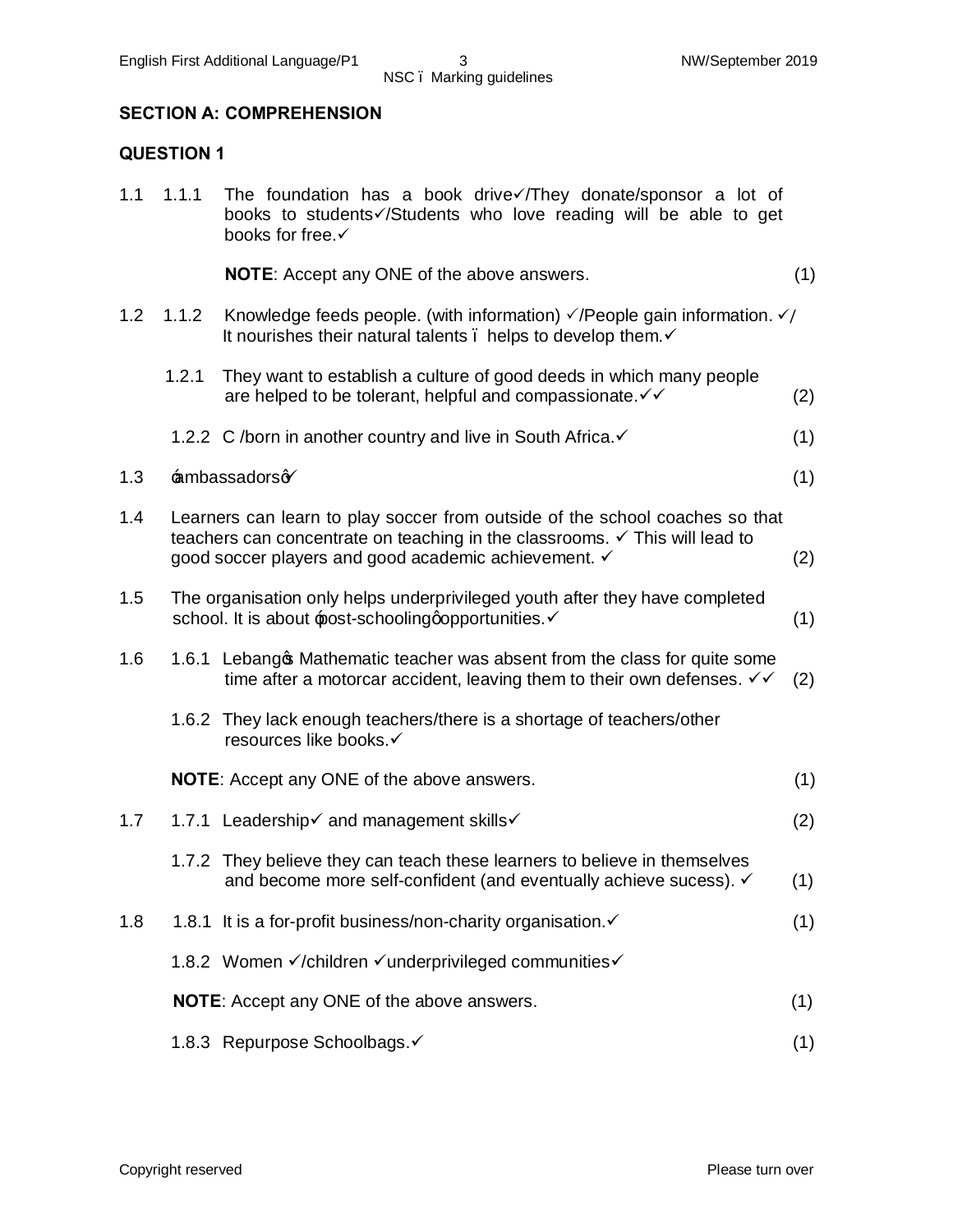.

1.8.4 Open-ended. Accept a suitable response, e.g.

 Yes, it provides inexpensive schoolbags. Plastic is removed from the townships to lessen pollution. It also has a light that is solar-charged and can be used at night to study.  $\checkmark\checkmark$ 

#### **OR**

 Plastic is not very strong and will not last long. It will not be functional on days when it is overcast, one cannot rely on this light to study all the time.  $\sqrt{\sqrt{}}$ 

**NOTE:** Accept other suitable responses. Do not award a mark for **Pressure No.** (3)

1.9 Open-ended. Accept a suitable response, e.g.

 Yes.They certainly are involved in many different projects and initiatives to help the underprivileged. The companies are mostly non-profitable, showing that they do this purely out of compassion and empathy for others.  $\checkmark\checkmark$ 

#### **OR**

No. Many of these philantropists are only on the boards or panels of companies. Others work for them and do all the hard work. These celebrities only appear when there is an opportunity of fame to claim.  $\sqrt{2}$ 

|                           | <b>NOTE:</b> Open-ended. Accept other suitable responses. A candidate can<br>score 1 mark for an answer that is not well-substantiated. Do not<br>award a mark for yes or no. | (2)               |
|---------------------------|-------------------------------------------------------------------------------------------------------------------------------------------------------------------------------|-------------------|
| 1.10 Netflix $\checkmark$ |                                                                                                                                                                               | (1)               |
|                           | 1.11. 1.11.1 Amazon√                                                                                                                                                          | (1)               |
|                           | 1.11.2 This company does not have any technology jobs for women or offers<br>nothing in this field to female employees. √√                                                    | $\left( 2\right)$ |

- 1.12 The title is suitable because all the percentages of female technical jobs are lower than 30%, employees are the highest number being 28% of Technological jobs for female employees, proving that 72% of technological jobs are still offered to male employees.  $\checkmark\checkmark$ 
	- **NOTE:** Accept other suitable responses. A candidate can score 1 mark for an answer that is not well-substantiated. (2)

#### **TOTAL SECTION A: 30**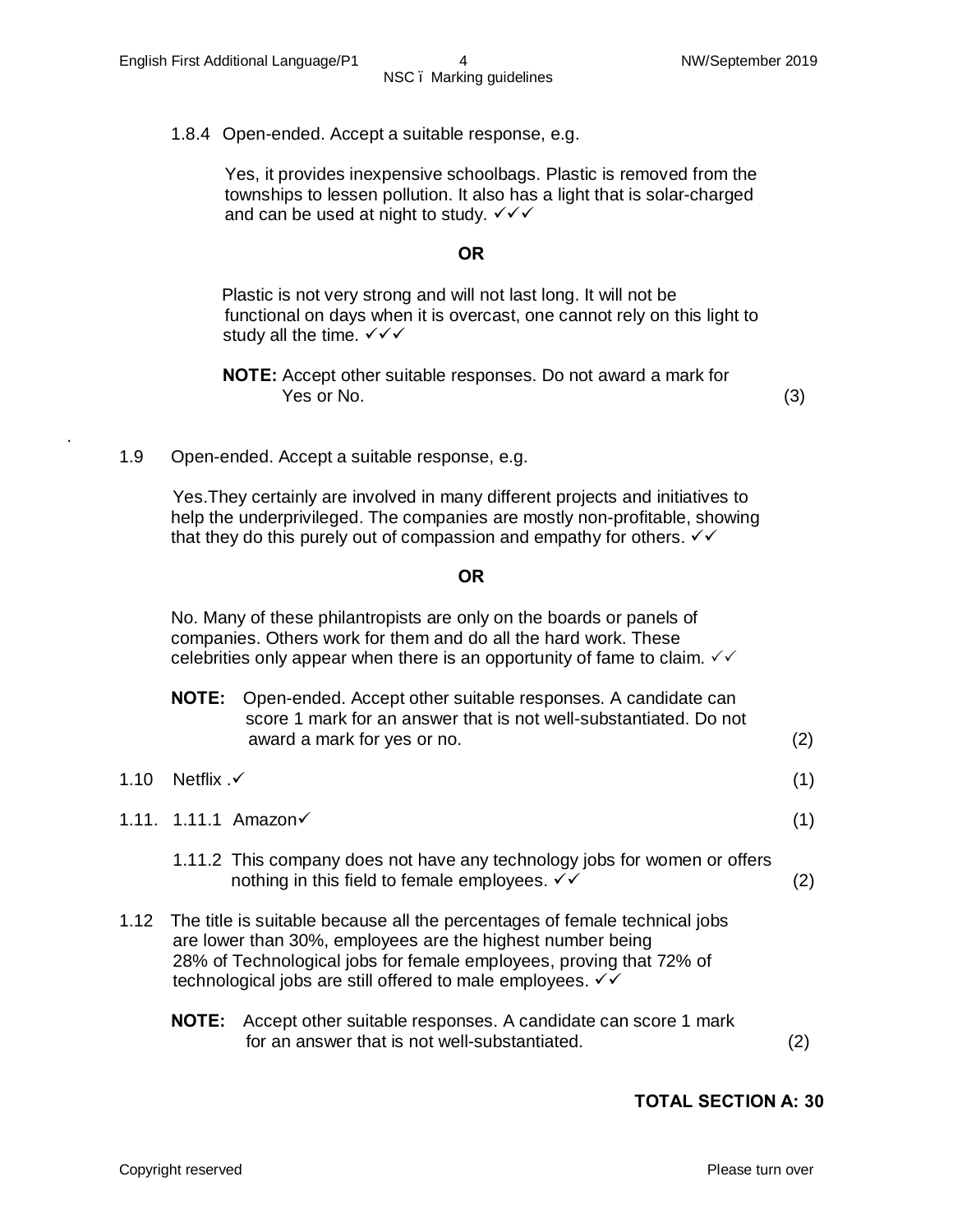# NSC – Marking guidelines

#### **SECTION B: SUMMARY**

#### **QUESTION 2**

The following points form the answer to the question:

|    | <b>QUOTATIONS</b>                                                                                                                   |                | <b>FACTS</b>                                                                                                                                  |
|----|-------------------------------------------------------------------------------------------------------------------------------------|----------------|-----------------------------------------------------------------------------------------------------------------------------------------------|
|    |                                                                                                                                     |                | (NOTE: Candidates may phrase the<br>facts differently.)                                                                                       |
| 1. | Ethey help us to breathe by pumping<br>out the oxygen we inhale and<br>absorbing the carbon dioxide we<br>exhale.q                  | 1.             | Forests provide oxygen for breathing.<br>(while getting rid of carbon dioxide).                                                               |
| 2. | Tree canopies shade the earth and<br>keep it cool.'                                                                                 | 2.             | Dense forests cool down large areas of the<br>earth.                                                                                          |
| 3. | <b>Example 3</b> They fight global warming by<br>storing carbon emissions in their<br>wood, leaves and soil.                        | 3.             | Forests protect us from global warming by<br>absorbing carbon omissions.                                                                      |
| 4. | Nery large forests generate<br>atmospheres that help produce rain.q                                                                 | 4.             | Big forests generate the production of rain.                                                                                                  |
| 5. | :Tree roots help the ground absorb<br>water in time of floods.d <b>Their roots</b><br>also prevent erosion by stabilising<br>soil.' | 5.             | Roots of trees can take in large<br>amounts of water, especially during<br>floods./Roots act as stabiliser/anchor to<br>prevent soil erosion. |
| 6. | -A mass of trees acts as a<br>windbreak.q                                                                                           | 6.             | Large forests stop stormwinds/act<br>as/provide shelter from the wind.                                                                        |
| 7. | :They are a source of substances for<br>natural medicines.q                                                                         | 7 <sub>1</sub> | Forests provide material for natural<br>medicines.                                                                                            |
| 8. | -We use their timber and by-<br>products for paper, furniture,<br>building and clothes.'                                            | 8.             | Timber can be used to manufacture<br>paper, furniture, building materials and<br>clothes.                                                     |

#### **MARKING THE SUMMARY**

Marking is on the basis of the inclusion of valid material and the exclusion of invalid material.

The summary should be marked as follows:

#### · **Mark allocation:**

- o 7 marks for 7 points (1 mark per main point)
- o 3 marks for language
- o Total marks: 10

#### · **Distribution of language marks when a candidate has not quoted verbatim:**

- o 1–3 points correct: award 1 mark
- o 4–5 points correct: award 2 marks
- o 6–7 points correct: award 3 marks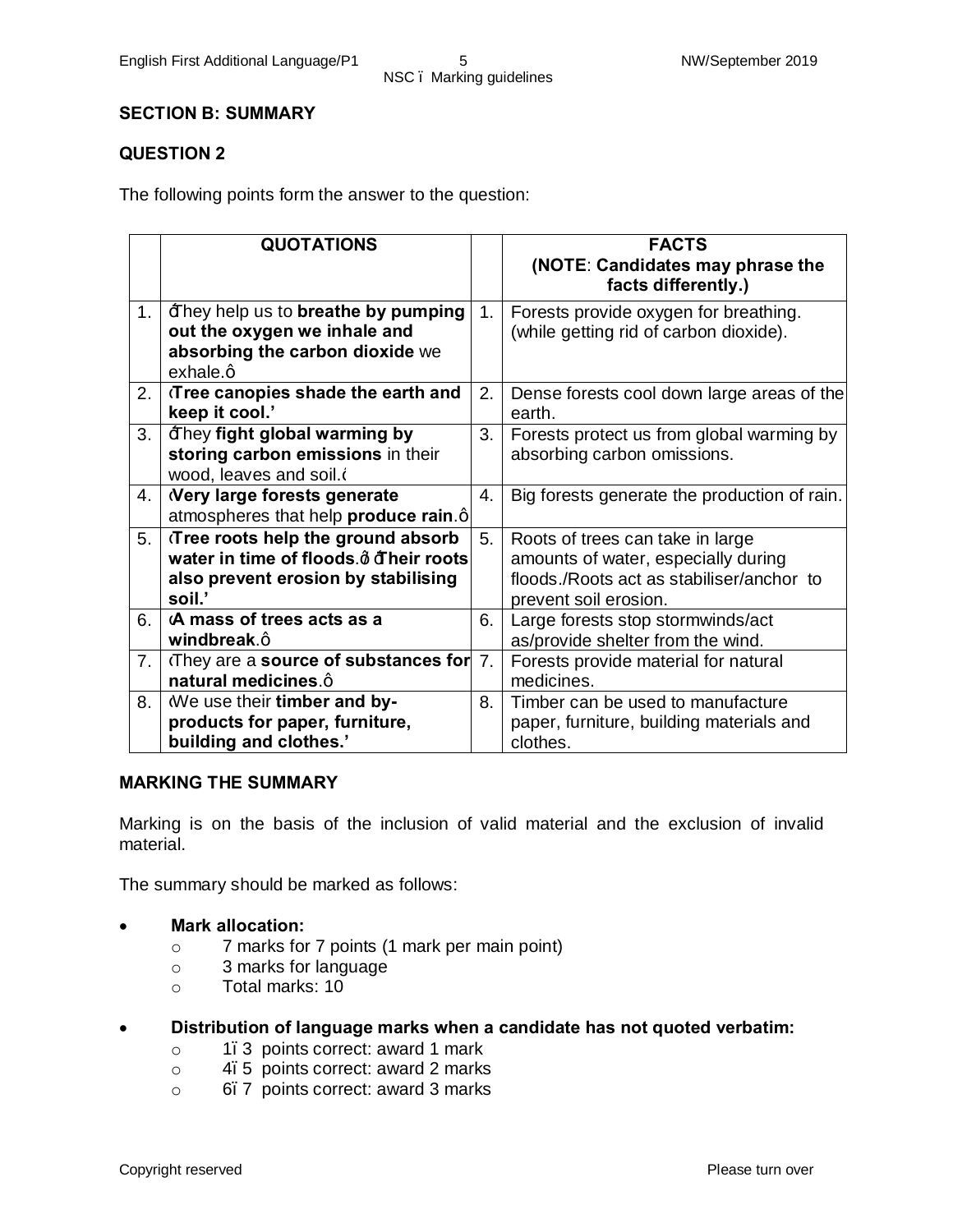#### · **Distribution of language marks when a candidate has quoted verbatim:**

- o 6–7 quotes: award no language mark
- o 1–5 quotes: award 1 language mark

#### **NOTE:**

#### · **Word count:**

- o Markers are required to verify the number of words used.
- o Do not deduct any marks if the candidate fails to indicate the number of words used, or if the number of words used is indicated incorrectly.
- $\circ$  If the word limit is exceeded, read up to the last sentence above the stipulated upper limit and ignore the rest of the summary.

#### **TOTAL SECTION B: 10**

#### **SECTION C: LANGUAGE**

#### **NOTE:**

- · One-word answers must be marked correct even if the spelling is incorrect, unless the error changes the meaning of the word.
- In full-sentence anwers, incorrect spelling should be penalised if the error is in the language structure being tested.
- Sentence structures must be grammatically correct and given in full sentences/as per instruction.
- · For multiple-choice questions, accept BOTH the letter corresponding with the correct answer AND/OR the answer written out in full as correct.
- Where an abbreviation is tested, the answer must be punctuated correctly.

### **QUESTION 3: ANALYSING AN ADVERTISEMENT**

| 3.1 | Your passion. Your future.√                                                                                                                                                                                  | (1) |
|-----|--------------------------------------------------------------------------------------------------------------------------------------------------------------------------------------------------------------|-----|
| 3.2 | Apples (fruit) √/An apple pie√                                                                                                                                                                               |     |
|     | <b>NOTE:</b> Accept any ONE of the above answers.                                                                                                                                                            | (1) |
| 3.3 | Alliteration√                                                                                                                                                                                                | (1) |
| 3.4 | Boksburg/Cape Town/Durban/Johannesburg/Port Elizabeth/Pretoria √                                                                                                                                             |     |
|     | <b>NOTE:</b> Accept any ONE of the above answers.                                                                                                                                                            | (1) |
| 3.5 | People who want to become chefs.                                                                                                                                                                             | (1) |
| 3.6 | One will receive an internationally recognized qualification. $\checkmark$ /Part-time or<br>full-time courses are offered. ✓ /There are campuses all over South Africa<br>where they can study. $\checkmark$ |     |
|     | <b>NOTE:</b> Accept any TWO of the answers above.                                                                                                                                                            | (2) |
| 3.7 | B/recognised $\checkmark$                                                                                                                                                                                    | (1) |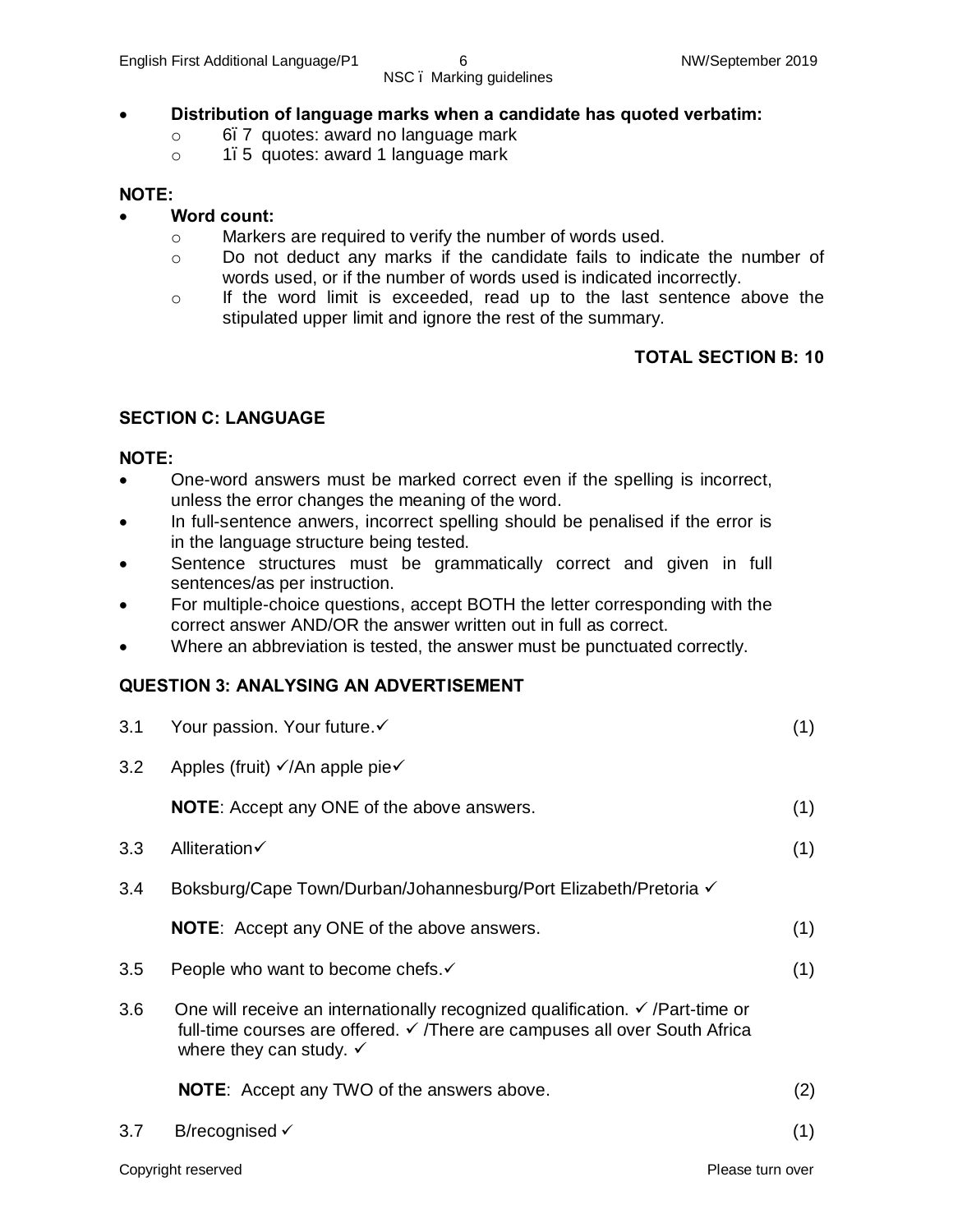3.8 Open-ended. Accept a suitable response, e.g.

Yes. The word  $\pm$ awgcan refer to raw apples or fresh fruit that when cooked become a lovely apple pie, just like a young student can become a successful chef after taking the course advertised. $\checkmark\checkmark$ 

#### **OR**

No. Becoming a chef is a very difficult career. One needs a lot of experience and a simple apple pie will not guarantee you great success. Most people can make an apple pie which is such an ordinary pie to make. I am not persuaded by this advertisement. $\checkmark\checkmark$ 

| <b>NOTE:</b> The above are merely examples. A candidate can score 1 mark |      |
|--------------------------------------------------------------------------|------|
| for an answer that is not well-substantiated.                            | (2)  |
|                                                                          | [10] |

#### **QUESTION 4: ANALYSING A CARTOON**

| 4.1 | 4.1.1 He uses sound lines/There is no speech bubble/text bubble, but<br>only a squiggle.√                                                                                                                                   |             |
|-----|-----------------------------------------------------------------------------------------------------------------------------------------------------------------------------------------------------------------------------|-------------|
|     | <b>NOTE:</b> Accept any ONE of the answers above.                                                                                                                                                                           | (1)         |
|     | 4.1.2 The news/a news programme√                                                                                                                                                                                            | (1)         |
|     | 4.1.3 C/unchecked                                                                                                                                                                                                           | (1)         |
| 4.2 |                                                                                                                                                                                                                             |             |
|     | 4.2.1 She wants to help stop the extinction of rhinos $\checkmark$ and also help stop<br>poachers from stealing the horns from rhinos, leaving them to die. $\checkmark$                                                    | (2)         |
|     | 4.2.2 She is only eight years old and can start working at the legal age of<br>eighteen. She is going to have to wait ten years to do her part. VV                                                                          | (2)         |
| 4.3 |                                                                                                                                                                                                                             |             |
|     | 4.3.1 Her arms are spread wide. √/her head is slightly tilted/turned<br>upwards. $\checkmark$                                                                                                                               | (1)         |
|     | 4.3.2 Chances are that at the going rate of poaching and killing of rhinos,<br>she might be right that rhinos will become extinct in ten yearsqtime.<br>The irony lies in her innocently concerned question which expresses |             |
|     | the idea that this might come true. $\checkmark\checkmark$                                                                                                                                                                  | (2)<br>[10] |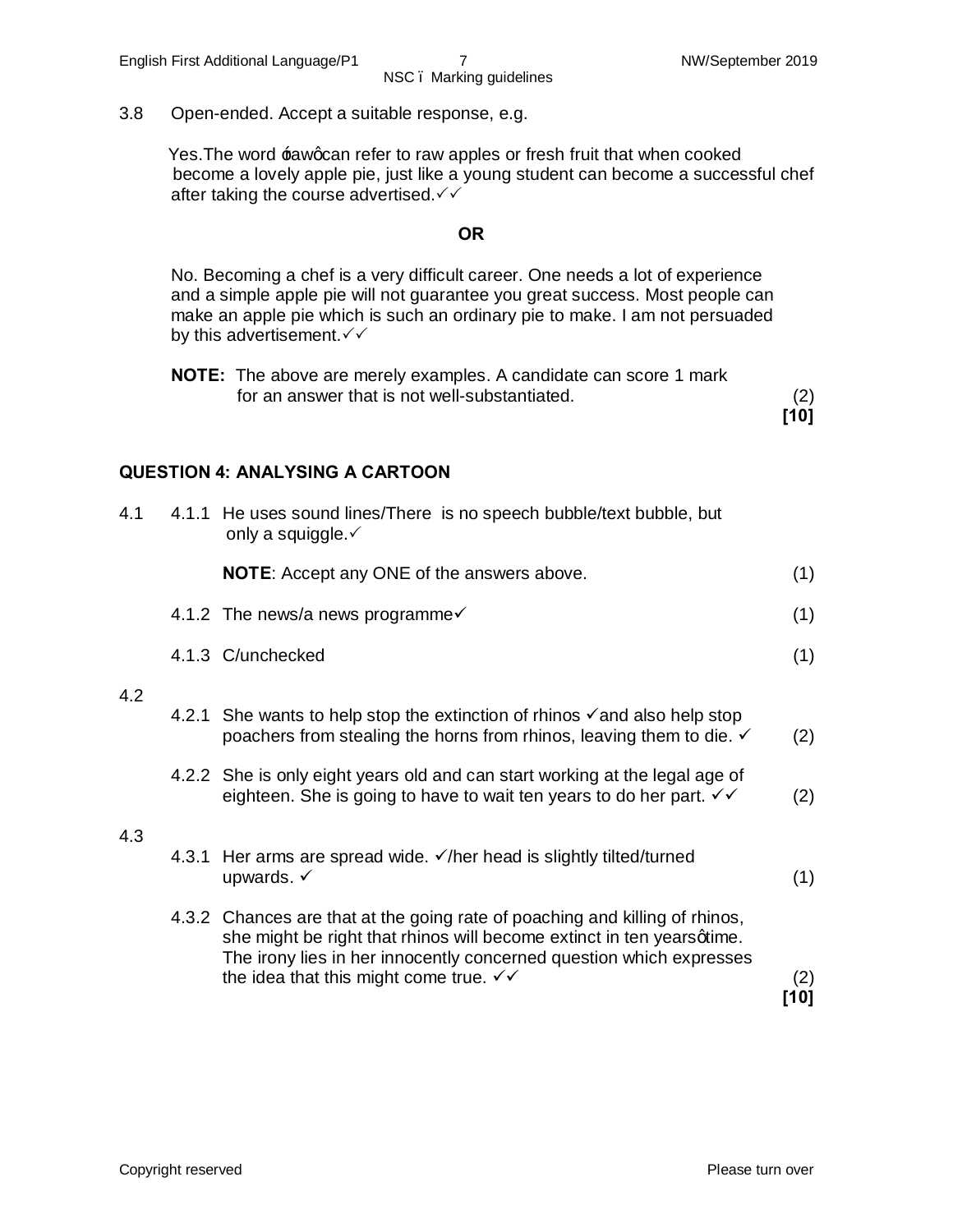### **QUESTION 5: LANGUAGE AND EDITING SKILLS**

| 5.1 | 5.1.1       | (a)<br>(b)<br>(c)<br>(d) | an√<br>Here are<br>determines√<br>actions√ |                                                                                                                                                      | (1)<br>(1)<br>(1)<br>(1) |
|-----|-------------|--------------------------|--------------------------------------------|------------------------------------------------------------------------------------------------------------------------------------------------------|--------------------------|
|     | 5.1.2 (a)   |                          |                                            | Do you starve yourself during the week? $\checkmark$                                                                                                 | (1)                      |
|     |             | (b)                      |                                            | Sean van Staden said if he/she√ was√ not getting tests done,<br>there $\underline{\text{was}}\check{\text{y}}$ a simple solution. $\check{\text{y}}$ |                          |
|     |             |                          | <b>NOTE:</b>                               | Award ONE mark for each underlined change and ONE<br>mark for the use of correct punctuation throughout.                                             | (4)                      |
|     |             |                          |                                            | 5.1.3 Portion sizes must be understood by one. √                                                                                                     | (1)                      |
|     |             |                          |                                            | 5.1.4 Portion size is not/isnot the biggest factor why people put on weight.                                                                         | (1)                      |
|     |             |                          | 5.1.5 arend you/are you not v              |                                                                                                                                                      | (1)                      |
|     | $5.1.6$ (a) | (b)                      | than√<br>higher√                           |                                                                                                                                                      | (1)<br>(1)               |
|     | 5.2.1       | (a)<br>(b)               |                                            | preposition, $\checkmark$ adjective $\checkmark$<br>The tradition of the Christmas tree starts in Germany.                                           | (2)<br>(1)               |
|     |             |                          |                                            | 5.2.2 Traditionally European                                                                                                                         | (2)                      |
|     |             |                          |                                            | <b>NOTE:</b> If written with small letter, do not penalise.                                                                                          |                          |
|     |             |                          | 5.2.3 misunderstood                        |                                                                                                                                                      | (1)<br>[20]              |
|     |             |                          |                                            | <b>TOTAL SECTION C: 40</b>                                                                                                                           |                          |

**GRAND TOTAL: 80**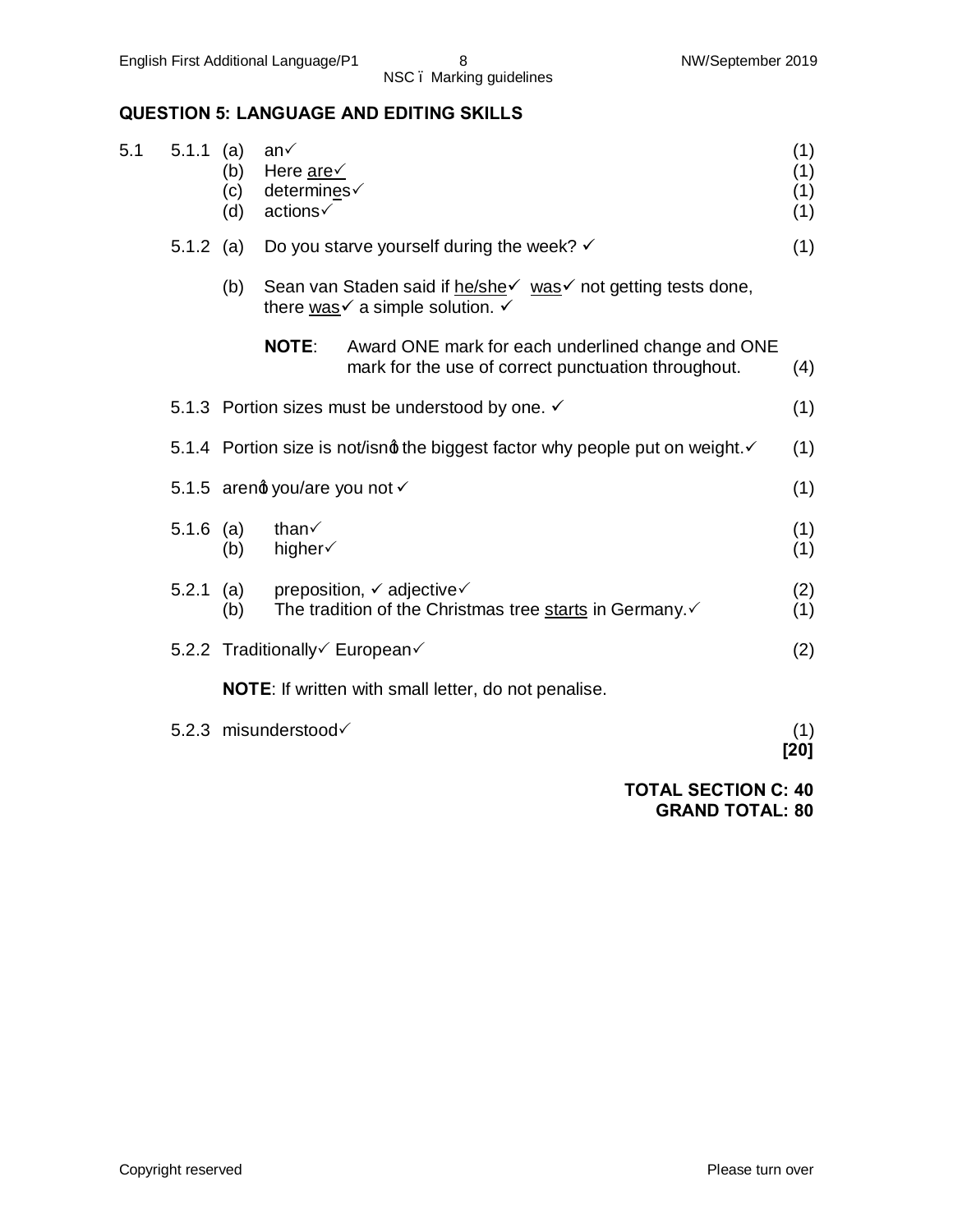| English First Additional Language/P1 |                         | NW/Sep |
|--------------------------------------|-------------------------|--------|
|                                      | NSC. Marking guidelines |        |

| NW/September 2019 |  |
|-------------------|--|
|                   |  |

|        |                  |                                        |                         |                | <b>CHALLENGE</b> |                |                |      |                |                |                  |      |
|--------|------------------|----------------------------------------|-------------------------|----------------|------------------|----------------|----------------|------|----------------|----------------|------------------|------|
| Q      | <b>Marks</b>     | <b>Topic</b>                           | Literal                 | Reorganisation | Inference        | Evaluation     | Appreciation   |      | Easy           | <b>Medium</b>  | <b>Difficult</b> |      |
| 1.1.1  |                  | Knowledge                              |                         | 1              |                  |                |                |      | 1              |                |                  |      |
| 1.1.2  | 2                | Content                                | $\overline{c}$          |                |                  |                |                |      | $\overline{c}$ |                |                  |      |
| 1.2.1  | $\boldsymbol{2}$ | Analysis                               |                         |                | $\overline{2}$   |                |                |      | $\overline{2}$ |                |                  |      |
| 1.2.2  |                  | Multiple choice                        |                         |                | $\mathbf{1}$     |                |                |      | $\mathbf{1}$   |                |                  |      |
| 1.3    | 1                | Knowledge                              |                         |                | $\mathbf{1}$     |                |                |      | $\mathbf{1}$   |                |                  |      |
| 1.4    | $\overline{2}$   | Analysis                               |                         |                | $\overline{c}$   |                |                |      | $\overline{2}$ |                |                  |      |
| 1.5    |                  | Knowledge                              |                         | 1              |                  |                |                |      | $\mathbf{1}$   |                |                  |      |
| 1.6.1  | $\boldsymbol{2}$ | Knowledge                              |                         |                | $\overline{c}$   |                |                |      |                | $\overline{2}$ |                  |      |
| 1.6.2  | 1                | Knowledge                              | $\mathbf 1$             |                |                  |                |                |      | $\mathbf{1}$   |                |                  |      |
| 1.7.1  | $\overline{2}$   | Knowledge                              |                         | $\overline{2}$ |                  |                |                |      | $\overline{2}$ |                |                  |      |
| 1.7.2  |                  | Content                                |                         | 1              |                  |                |                |      |                | 1              |                  |      |
| 1.8.1  | 1                | Analysis                               |                         |                | $\mathbf{1}$     |                |                |      | $\mathbf{1}$   |                |                  |      |
| 1.8.2  | 1                | Content                                | 1                       |                |                  |                |                |      | $\mathbf{1}$   |                |                  |      |
| 1.8.3  | 1                | Analysis                               |                         | 1              |                  |                |                |      |                | $\mathbf{1}$   |                  |      |
| 1.8.4  | 3                | Opinion                                |                         |                |                  | 3              |                |      |                |                | 3                |      |
| 1.9    | 2                | Opinion                                |                         |                |                  |                | $\overline{2}$ |      |                | 2              |                  |      |
| 1.10   | 1                | Knowledge                              |                         | 1              |                  |                |                |      | 1              |                |                  |      |
| 1.11.1 |                  | Knowledge                              |                         |                |                  |                |                |      | $\mathbf{1}$   |                |                  |      |
| 1.11.2 | $\overline{c}$   | Analysis                               |                         |                | $\overline{c}$   |                |                |      |                | $\overline{2}$ |                  |      |
| 1.12   | $\overline{2}$   | Title/Opinion                          |                         |                |                  | $\overline{2}$ |                |      |                | $\overline{2}$ |                  |      |
|        | 30               | <b>TOTALS /30</b>                      | $\overline{\mathbf{4}}$ | 8              | 11               | $5\phantom{1}$ | $\overline{2}$ | 30   | 17             | 10             | $\overline{3}$   | 30   |
|        |                  | %                                      | 13%                     | 27%            | 37%              | 16%            | 7%             |      | 57%            | 33%            | 10%              |      |
|        |                  | <b>TOTALS /30</b>                      |                         | 12             | 11               | $\overline{7}$ |                |      |                |                |                  |      |
|        |                  | <b>ACTUAL %</b><br><b>DISTRIBUTION</b> |                         | 40%            | 37%              |                |                |      | 57%            | 33%            | 10%              |      |
|        |                  |                                        |                         |                |                  | 23%            |                | 100% |                | 40%            |                  | 100% |
|        |                  | <b>TARGET %</b>                        |                         | 40%            | 40%              | 20%            |                |      | 40%            |                | 20%              |      |

Copyright reserved Please turn over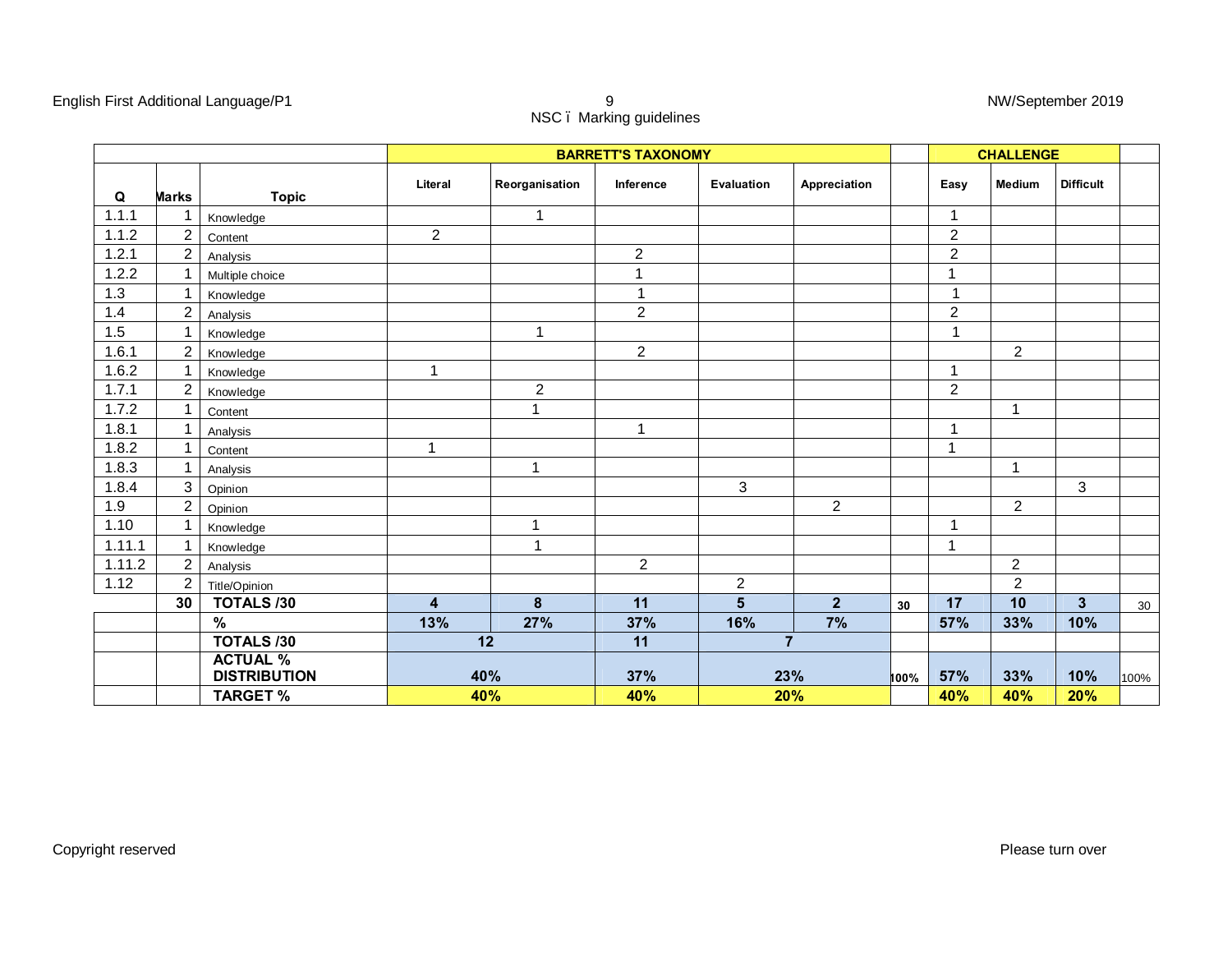#### English First Additional Language/P1 **10** 10 NW/September 2019

|         |              |                   |              | <b>BARRETT'S TAXONOMY</b> |           |            |              |      |      |        | <b>CHALLENGE</b> |      |  |  |
|---------|--------------|-------------------|--------------|---------------------------|-----------|------------|--------------|------|------|--------|------------------|------|--|--|
| Q       | <b>Marks</b> | <b>Topic</b>      | Literal      | Reorganisation            | Inference | Evaluation | Appreciation |      | Easy | Medium | <b>Difficult</b> |      |  |  |
| 2.1     |              | Summary skills    |              |                           |           |            |              |      |      |        |                  |      |  |  |
| 2.2     |              | Summary skills    |              |                           |           |            |              |      |      |        |                  |      |  |  |
| $2.3\,$ |              | Summary skills    |              |                           |           |            |              |      |      |        |                  |      |  |  |
| 2.4     |              | Summary skills    |              |                           |           |            |              |      |      |        |                  |      |  |  |
| $2.5\,$ |              | Summary skills    |              |                           |           |            |              |      |      |        |                  |      |  |  |
| 2.6     |              | Summary skills    |              |                           |           |            |              |      |      |        |                  |      |  |  |
| 2.7     |              | Summary skills    |              |                           |           |            |              |      |      |        |                  |      |  |  |
| 2.8     |              | Summary skills    |              |                           |           |            |              |      |      |        |                  |      |  |  |
| 2.9     |              | Summary skills    |              |                           |           |            |              |      |      |        |                  |      |  |  |
| 2.10    |              | Summary skills    |              |                           |           |            |              |      |      |        |                  |      |  |  |
|         | 0            | <b>TOTALS /10</b> | $\mathbf{c}$ | $\mathcal{P}$             | 4         |            |              | 10   | 4    | 4      | $\overline{2}$   | 10   |  |  |
|         |              | %                 | 20%          | 20%                       | 40%       | 10%        | 10%          | 100  | 40%  | 40%    | 20%              |      |  |  |
|         |              | <b>TOTALS /10</b> |              |                           | 4         |            | $\mathbf{2}$ |      |      |        |                  |      |  |  |
|         |              | %                 |              | 40%                       | 40%       |            | 20%          | 100% | 40%  | 40%    | 20%              | 100% |  |  |
|         |              | <b>TARGET %</b>   |              | 40%                       | 40%       |            | 20%          |      | 40%  | 40%    | 20%              |      |  |  |

|       |              |              | <b>BLOOM'S TAXONOMY</b> |               |             |          |                  |            |  | <b>CHALLENGE</b> |        |                  |  |
|-------|--------------|--------------|-------------------------|---------------|-------------|----------|------------------|------------|--|------------------|--------|------------------|--|
| Q     | <b>Marks</b> | <b>Topic</b> | Knowledge               | Comprehension | Application | Analysis | <b>Synthesis</b> | Evaluation |  | Easy             | Medium | <b>Difficult</b> |  |
| 3.1   |              | Content      |                         |               |             |          |                  |            |  | ٠                |        |                  |  |
| 3.2   |              | Content      |                         |               |             |          |                  |            |  |                  |        |                  |  |
| 3.3   |              | Application  |                         |               |             |          |                  |            |  |                  |        |                  |  |
| 3.4   |              | Content      |                         |               |             |          |                  |            |  |                  |        |                  |  |
| 3.5   | 2            | Content      |                         |               |             |          |                  |            |  |                  |        |                  |  |
| 3.6   |              | Knowledge    |                         | 2             |             |          |                  |            |  | 2                |        |                  |  |
| 3.7   |              | Knowledge    |                         |               |             |          |                  |            |  |                  |        |                  |  |
| 3.8   | 2            | Evaluation   |                         |               |             |          |                  | 2          |  |                  |        | 2                |  |
| 4.1.1 |              | Application  |                         |               |             |          |                  |            |  |                  |        |                  |  |
| 4.1.2 |              | Knowledge    | ٠                       |               |             |          |                  |            |  |                  |        |                  |  |
| 4.1.3 |              | Knowledge    |                         |               |             |          |                  |            |  |                  |        |                  |  |
| 4.2.1 | 2            | Analysis     |                         |               |             | 2        |                  |            |  |                  | 2      |                  |  |
| 4.2.2 | 2            | Application  |                         |               | 2           |          |                  |            |  | 2                |        |                  |  |

10<br>NSC . Marking guidelines